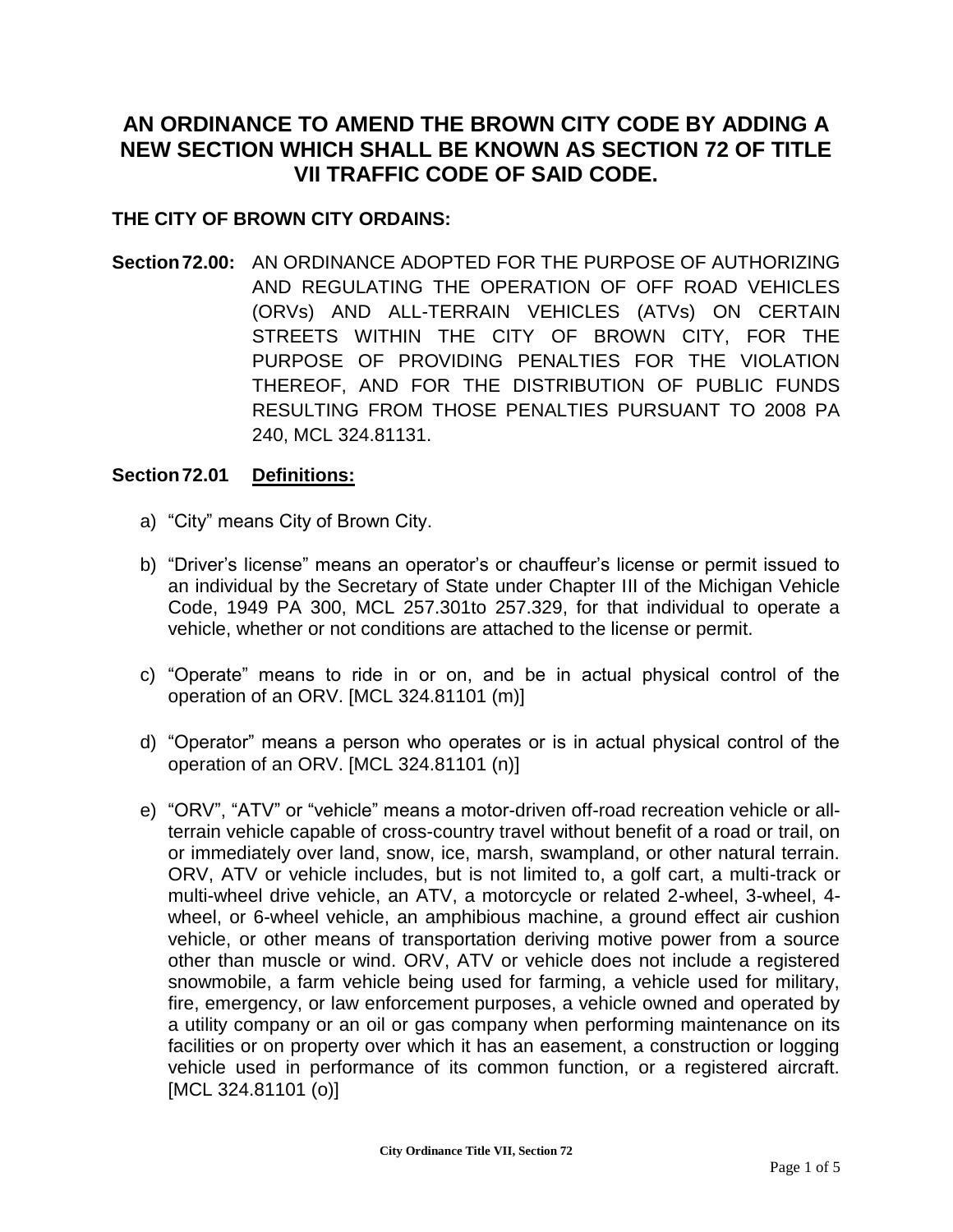- f) "City Council" means the City Council for the City of Brown City, Michigan.
- g) "Safety Certificate" means a certificate issued pursuant to 1994 PA 451 as amended, MCL 324.81129, or a comparable ORV Safety Certificate issued under the authority of another state or a province of Canada.
- h) "Street" means a City Major Street, road or alley or City Local Street, alley or road as described in Section 9 of 1951 PA 51, MCL 247.659.
- i) "Visual supervision" means the direct observation of the operator with the unaided or normally corrected eye, where the observer is able to come to the immediate aid of the operator. [MCL 324.81101 (w)]
- j) "Official state personal identification card" means the official identification card issued by the Michigan Secretary of State under Act 222 of the Public Acts of 1972, as amended, or issued under a comparable statute by any state, territory, or possession of the United States, Indian country as defined in 18 USC 1151, the District of Columbia, the Dominion of Canada, or any province or territory of the Dominion of Canada to a person who is not legally blind and who has not currently had his or her driver's license suspended, revoked, or restricted.

**Section 72.02:** The City Council, by resolution and at its discretion, may close any City street to protect the environment, or if the operation of ORVs, ATVs or vehicles pose a particular and demonstrable threat to public safety.

## **Section 72.03:** ORV/ATV Operations:

- a) An ORV/ATV shall not be operated on any state trunkline (M-90) right-of -way. [MCL 324.81131 (15) (d); (e)] The operator of a vehicle may cross a public highway or designated street (see 5a below), at right angles, for the purpose of getting from one area to another, if the operation can be done in safety. The operator shall bring the vehicle to a complete stop before proceeding across a public highway, and shall yield the right-of -way to oncoming traffic. [MCL 324.81122- (a)]
- b) An ORV/ATV shall not be operated in any public park except on the existing roads; provided, however, that nothing contained herein shall prohibit the parking of an ORV in any designated parking area within or adjacent to any public park.
- c) An ORV/ATV shall not be operated in Evergreen Cemetery except on the existing roads; provided, however, that nothing contained herein shall prohibit the parking of an ORV in any designated parking area within or adjacent to the cemetery.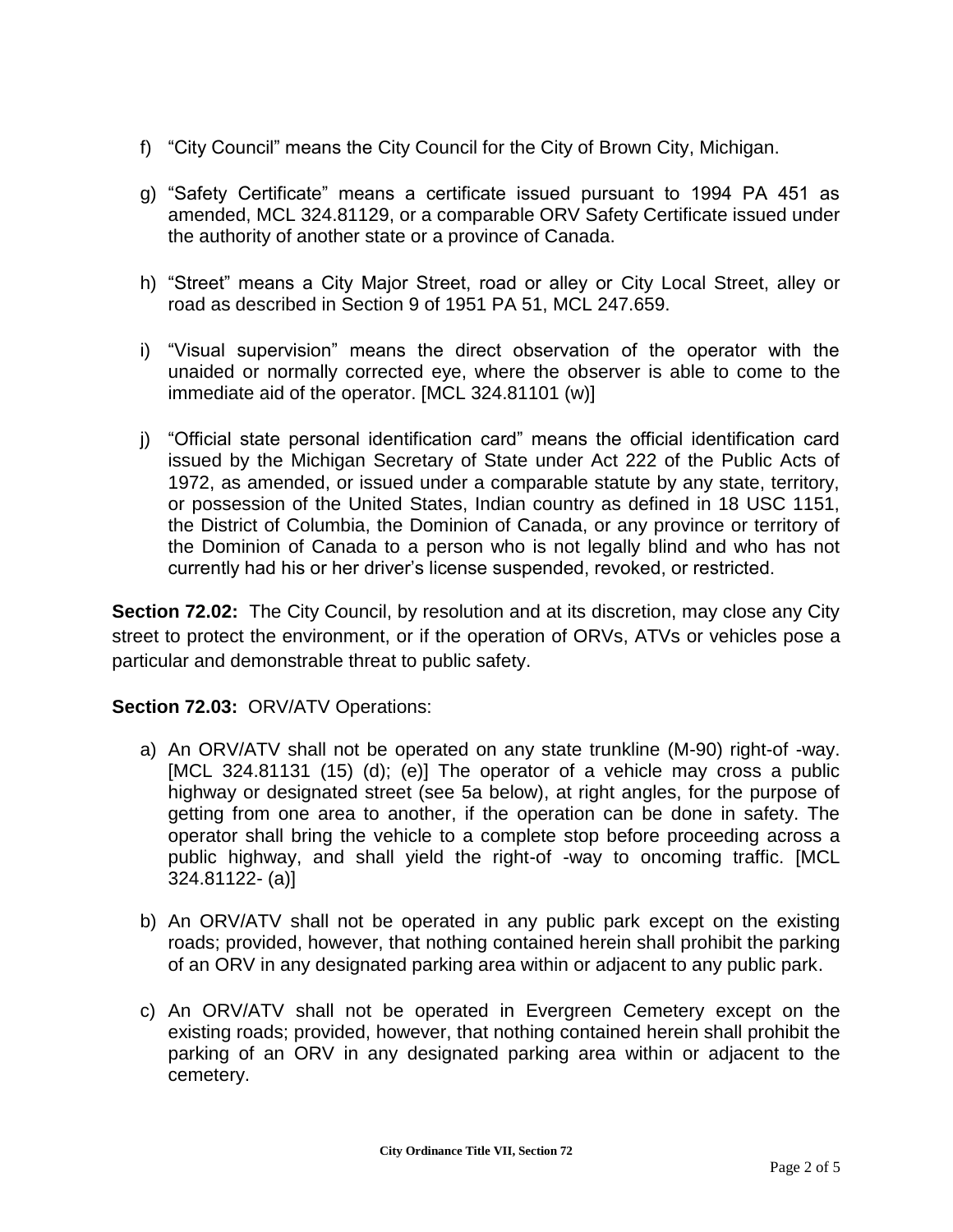**Section 72.04:** An ORV/ATV cannot be operated anywhere while transporting a passenger without a seat as designed by the manufacturer.

**Section 72.05:** Except as set forth herein or otherwise provided by law, an ORV/ATV, meeting all of the following conditions, may be operated on a Street in the City May 1 - October 31 from 6:00 a.m. - 10:00 p.m., and November 1 - April 30 from 8:00 a.m. - 5:00 p.m.:

- a) On the far right of the maintained portion of a Street within the City [MCL 324.81131 (6)], [324.81133 (l)]
- b) At a reasonable and proper speed of no more than 25 miles per hour or a lower posted speed limit. [MCL 324.81131 (6)], [MCL 324.81133 (a)]
- c) By a person not less than 16 years of age.
- d) With the flow of traffic. [MCL 324.81131 (6)]
- e) In a manner which does not interfere with traffic on the road or Street. [MCL 324.81131 (6)]
- f) While traveling single file except when overtaking or passing another ORV. [MCL 324.81131 (6)]
- g) While displaying a lighted headlight and a lighted taillight at all times. [MCL 324.81131 (8)]
- h) When the person and any passenger in or on the vehicle is wearing on his or her head, a crash helmet and protective eyewear approved by the United States Department of Transportation. This subdivision does not apply if the vehicle is equipped with a windshield and a roof or roll bar that meets or exceeds standards for a crash helmet, and the operator and each passenger is wearing a properly adjusted and fastened safety belt. [MCL 324.81133 (b)]
- i) With a throttle so designed that when the pressure used to advance the throttle is removed, the engine speed will immediately and automatically return to idle. [MCL 324.81133 (d)]
- j) While the ORV/ATV is equipped with a spark arrester type United States Forest Service approved muffler in good working order and in constant operation. [MCL 324.81133 (g)]
- k) When equipped with a braking system that may be operated by hand or foot, capable of producing deceleration at 14 feet per second on level ground at a speed of 20 miles per hour, and a brake light brighter than a tail light, visible when the brake is activated to the rear of the vehicle. [MCL 324.81133 (g)]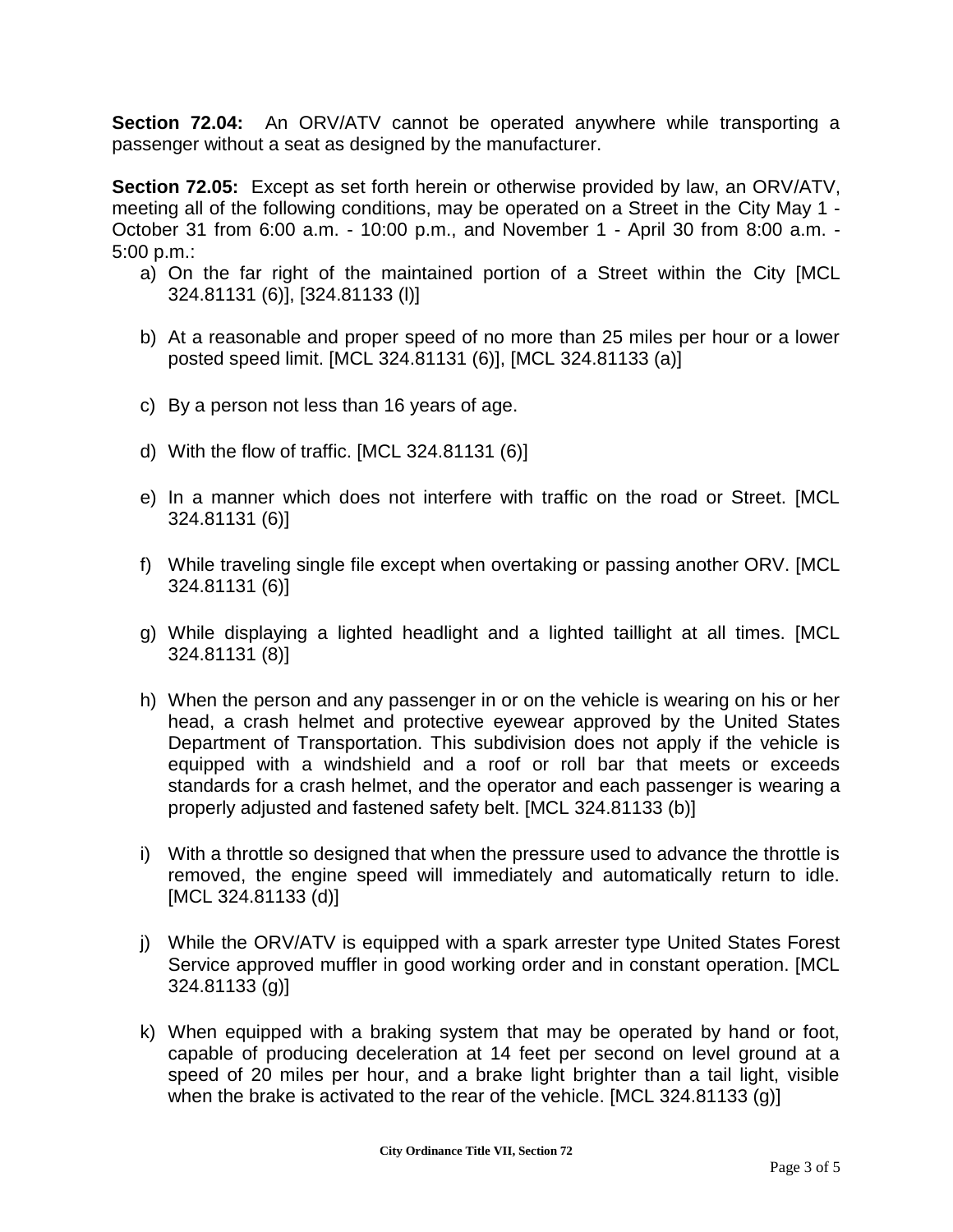- l) Pursuant to noise and emission standards defined by law. [MCL 324.81133 (g)]
- m) While displaying proper and current registration (ORV license/sticker). [324.81122 (1a)]

**Section 72.06:** In a court action in this state where competent evidence demonstrates that a vehicle is permitted to be operated on a roadway pursuant to the Michigan Vehicle Code, 1949 PA 300, MCL 257.1 to 257.923, collided with an ORV/ATV on a roadway, the driver of the ORV/ATV involved in the collision shall be considered prima facie negligent. [MCL 324.81131 (12)]

**Section 72.07:** A person less than 18 years of age shall not operate an ORV on a Street in the City unless the person is in immediate possession of a valid driver license or under the direct supervision of a parent or guardian and the person has in his or her immediate possession a Michigan issued ORVS Safety Certificate or a comparable ORV Safety Certificate issued under the authority of another state or a province of Canada. [MCL 324.81131(9)]

**Section 72.08:** An ORV/ATV operator, 18 years and older, shall have in their immediate possession a valid driver's license or a valid official state personal identification card.

**Section 72.09:** Unless a person possesses a valid driver's license, a person shall not operate an ORV/ATV on a Street in the City if the ORV/ATV is registered as a motor vehicle and is either more than 60 inches wide or has three wheels. [MCL 324.81131 (6)]

**Section 72.10:** Any person who violates this ordinance is guilty of a municipal civil infraction and may be ordered to pay a civil fine of not more than \$500.00. [MCL 324.81131 (6)]

**Section 72.11:** A court may order a person who causes damages to the environment, a road or other property as a result of the operation of an ORV/ATV to pay full restitution for that damage above and beyond the penalties paid for civil fines. [MCL 324.81131  $(13)$ ]

**Section 72.12:** The City Treasurer shall deposit all fines and damages collected under this ordinance into a fund to be designated as the ORV Fund. The City Council shall appropriate revenue in the ORV Fund as follows: [MCL 324.81131 (18)]

a) Fifty percent to the City DPW for repairing damage to roads and environment that may have been caused by ORVs, and for posting signs indicating ORV speed limits, or indicating whether roads are open or closed to the operation of ORVs.

b) Fifty percent to the City Police Department for ORV enforcement and training.

**Section 72.13:** This Ordinance shall in no manner affect pending litigation, either civil or criminal, founded or growing out of an Ordinance, Resolution, Order or parts thereof,